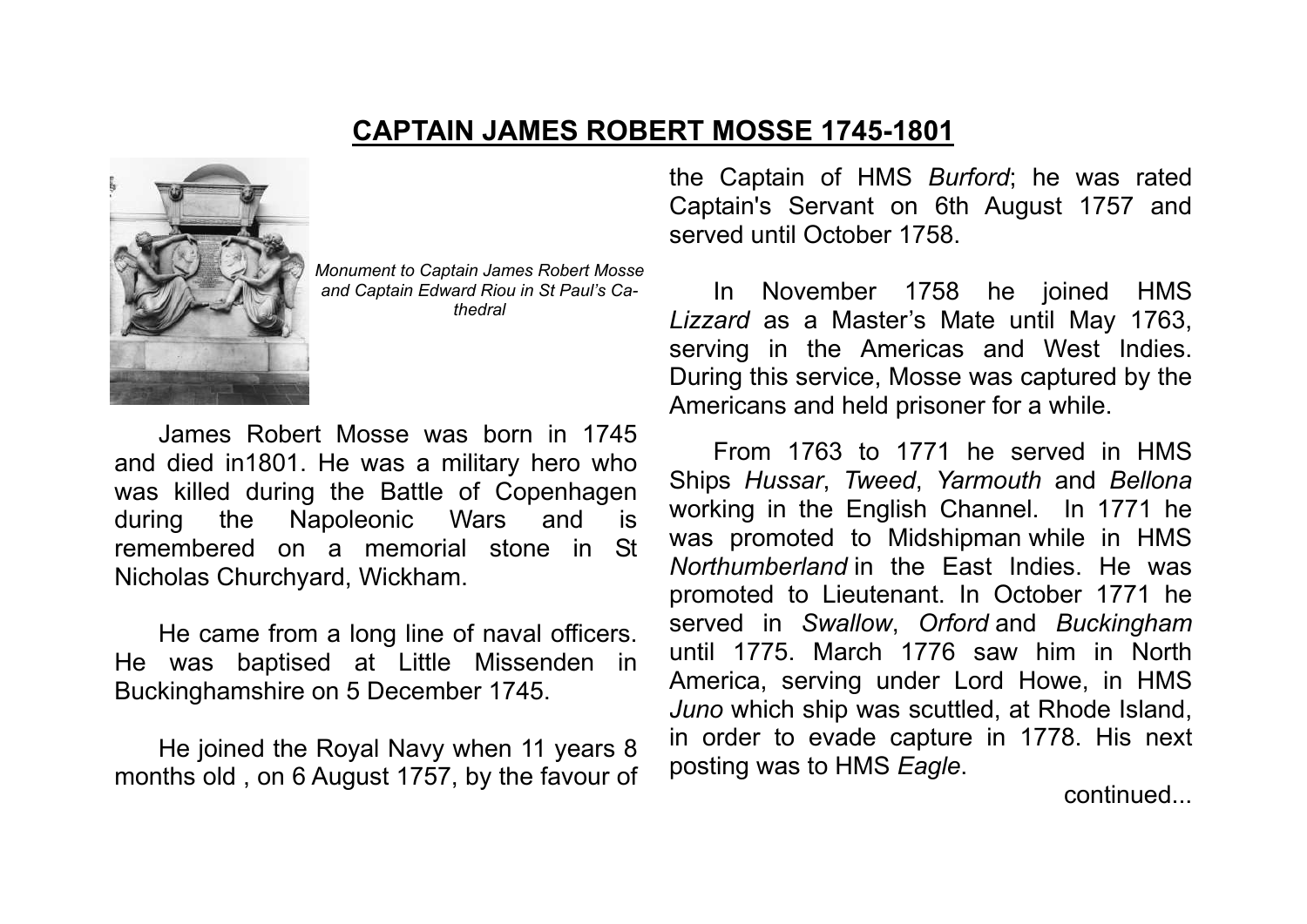James married Ann Grace Kinchin, daughter of the Reverend Stephen Kinchin, of Stoke Charity on 16 March 1780 at Deane, Haampshire. They lived in Wickham and had six children. In October the same year he was posted to HMS *Alfred* and then HMS *Vengenance*, in the West Indies.

 In April 1782 he became First Lieutenant to Lord Howe in HMS Victory and, in October of the same year, participated in the relief of Gibraltar in command of the fire ship Pluto while holding the rank of Commander. His rank as Master and Commander was confirmed on 19th April 1783. But unfortunately for him, he was placed on half-pay to serve on impressment duty in Bristol. However, this odious duty did not last for long and he was soon appointed Captain of HMS *Wasp*, again serving in the English Channel, until 1790.

 From 1790 to 1793 we have no record of his activities, but it was likely that he had no sea appointment and was placed on half pay

ashore. No doubt he was relieved and delighted on being appointed as Captain of the depot ship, HMS *Sandwich* in February 1793, patrolling the Thames sandbanks at the Nore.



Thus, in 1797, he became involved in the Nore Mutiny and participated in the subsequent prosecution and execution of Richard Parker, (the ring leader of the mutiny), which took place in his ship. His conduct of the prosecution was reported in The Times of 23-4 June 1797.

continued...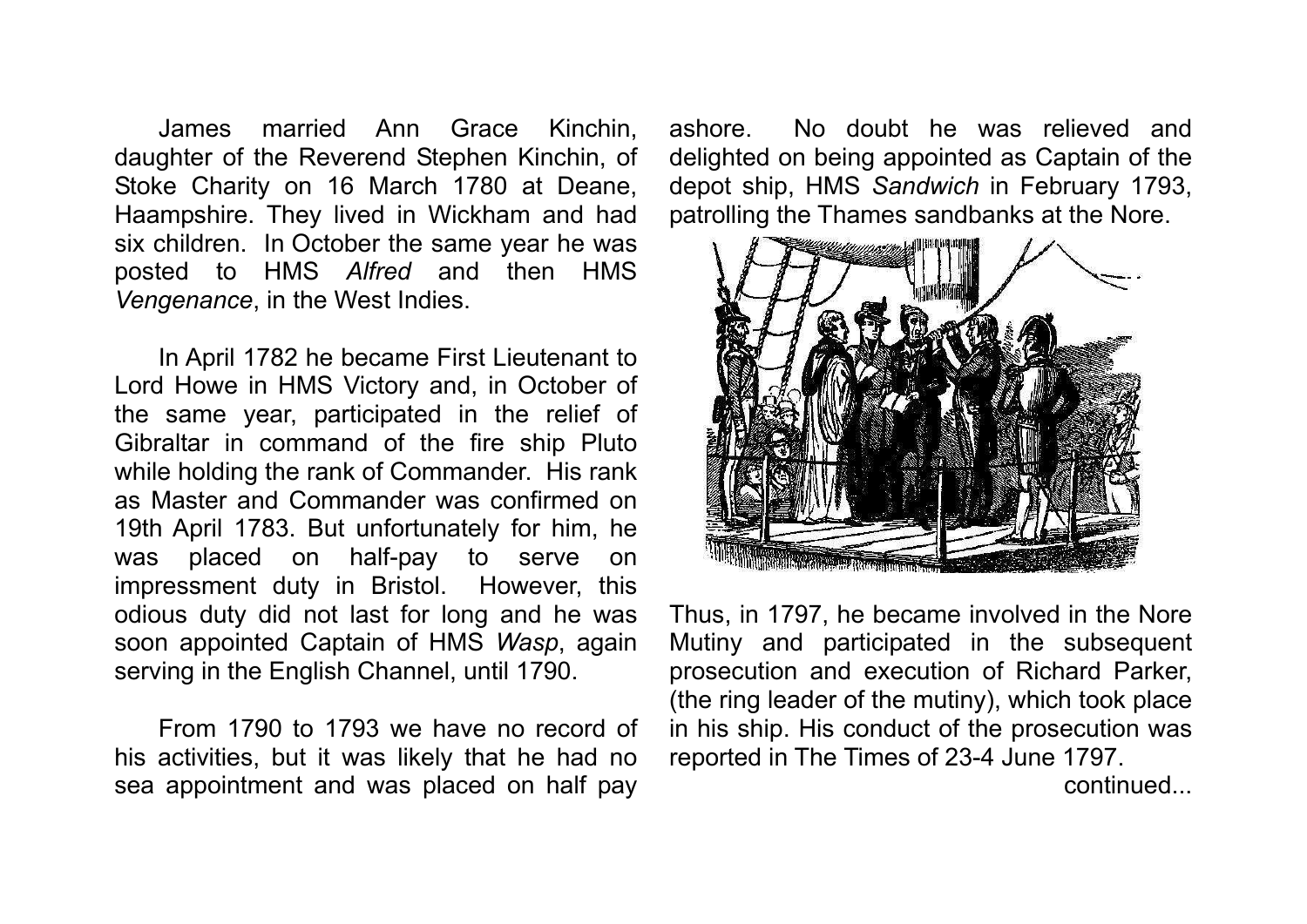Shortly after the Nore incident, he served in the North Sea for 18 months until April 1799, in command of HMShips *Braakel* and *Veteran*..

 On 1 May 1799 Mosse was appointed Captain of HMS Monarch under the overall command of Admiral Nelson and led the fleet through the Sound of Copenhagen towards the capital, under fire from Kronborg Castle.



 On 2 April the Battle of Copenhagen began. Captain Mosse played a leading role in the battle, sailing from one end of the line to the other, firing and receiving fire. He was killed soon after adopting his required position, his last orders being to "cut away the anchor".



 Midshipman Millard, serving on Monarch, recorded how he last saw his Captain: "on the poop; his card of instructions, (Nelson's orders), in his left hand and his right was raised to his mouth with the speaking trumpet,

continued...